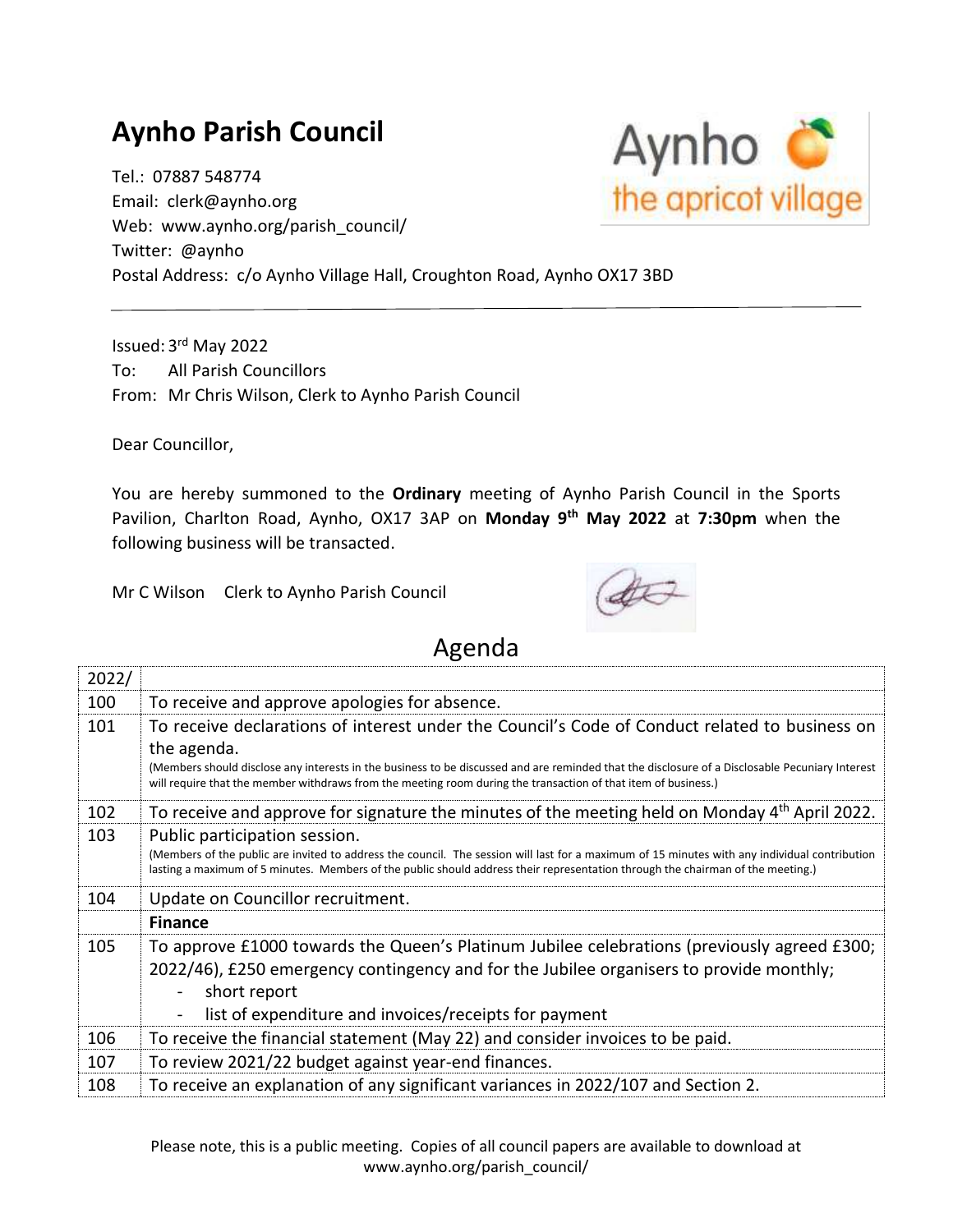| 109 | To confirm receipt of a signed Section 2 (Accounting Statements 21-22) of the AGAR from the<br>RFO.                                                                                                   |
|-----|-------------------------------------------------------------------------------------------------------------------------------------------------------------------------------------------------------|
| 110 | To receive a bank reconciliation in support of Section 2.                                                                                                                                             |
| 111 | To confirm receipt of £2274.45 as Community Infrastructure Levy (CIL) payment for Friars Well,<br>11 Roundtown, Aynho WNS/2021/0380/MAF.                                                              |
| 112 | RFO to confirm CIL payment 2022/111 is 'ring fenced' for specified CIL expenditure.                                                                                                                   |
| 113 | To confirm scrutiny of invoices, bank statements and internal financial controls for January,                                                                                                         |
|     | February and March 2022.                                                                                                                                                                              |
|     | <b>Planning</b>                                                                                                                                                                                       |
| 114 | To consider and respond to the consultation on:                                                                                                                                                       |
|     | WNS/2022/0818/MAF: Aynhoe Park House, Aynho Park, Aynho OX17 3BQ                                                                                                                                      |
|     | Variation of Condition 1 (plans) and Condition 9 (landscaping) to planning application                                                                                                                |
|     | S/2020/0488/MAF (Three new dwellings, new heritage workshop and associated parking, new                                                                                                               |
|     | gated access and landscape works) to include a new pool to House 2 only at Aynhoe Park House.                                                                                                         |
| 115 | To consider and respond to the consultation on:                                                                                                                                                       |
|     | WNS/2022/0776/NMA: Aynhoe Park House, Aynho Park, Aynho OX17 3BQ                                                                                                                                      |
|     | Non-Material Amendment S/2019/2344/FUL Flexible use (Sui Generis) of the Main House                                                                                                                   |
|     | (including East Wing and West Wing) for: holding hospitality events (including weddings and                                                                                                           |
|     | parties etc.), conferences and displays; retail (including the display for sale of interior and                                                                                                       |
|     | exterior home furniture, furnishings, artworks and associated goods); professional design                                                                                                             |
|     | services including architecture, interior design and landscaping; provision for the sale of food and<br>drink for consumption on the premises; and / or use of the ground and first floor of the West |
|     | Wing (part) as a 'dwelling".) to show Workshop and Potting areas as Retail Gallery use.                                                                                                               |
| 116 | To consider, respond or receive update to the consultations on developments in Cherwell:                                                                                                              |
|     | a. Proposed warehouse development Baynards Green.                                                                                                                                                     |
|     | b. Consultation on the Oxfordshire Strategic Rail Freight Interchange (OXSRFI) at Heyford.                                                                                                            |
|     | <b>Maintenance</b>                                                                                                                                                                                    |
| 117 | To receive an update and discuss the newly appointed grass cutting and contractor.                                                                                                                    |
| 118 | To receive an update on the draft annual village maintenance schedule and workflow.                                                                                                                   |
| 119 | To receive an update on the project to renew street name signs (2022/80).                                                                                                                             |
| 120 | <b>Health, Wellbeing and Community Matters</b>                                                                                                                                                        |
| 121 | To confirm the August Bank Holiday Monday 2022 car boot, event scheduled and organsiers.                                                                                                              |
|     | Recreational Matters - sportsfield, playground and Aynho Active                                                                                                                                       |
| 122 | To receive and review a vision statement for Aynho Active.                                                                                                                                            |
| 123 | To receive and agree an outline development plan for the sports field.                                                                                                                                |
| 124 | To agree an emergency remedial maintenance fund for the pavilion £500.                                                                                                                                |
| 125 | To receive an update from the independent Park Club Draw organiser, including;                                                                                                                        |
|     | a. Current number of players.                                                                                                                                                                         |
|     | Expected monthly prize.<br>b.                                                                                                                                                                         |
|     | Expected donation to APC 22-23.<br>c.                                                                                                                                                                 |
| 126 | <b>Risk &amp; Risk Assessment</b>                                                                                                                                                                     |
|     | <b>Parking, Highways and Transport</b>                                                                                                                                                                |
| 127 | To receive an update on Wembley Corner.                                                                                                                                                               |

Please note, this is a public meeting. Copies of all council papers are available to download at www.aynho.org/parish\_council/